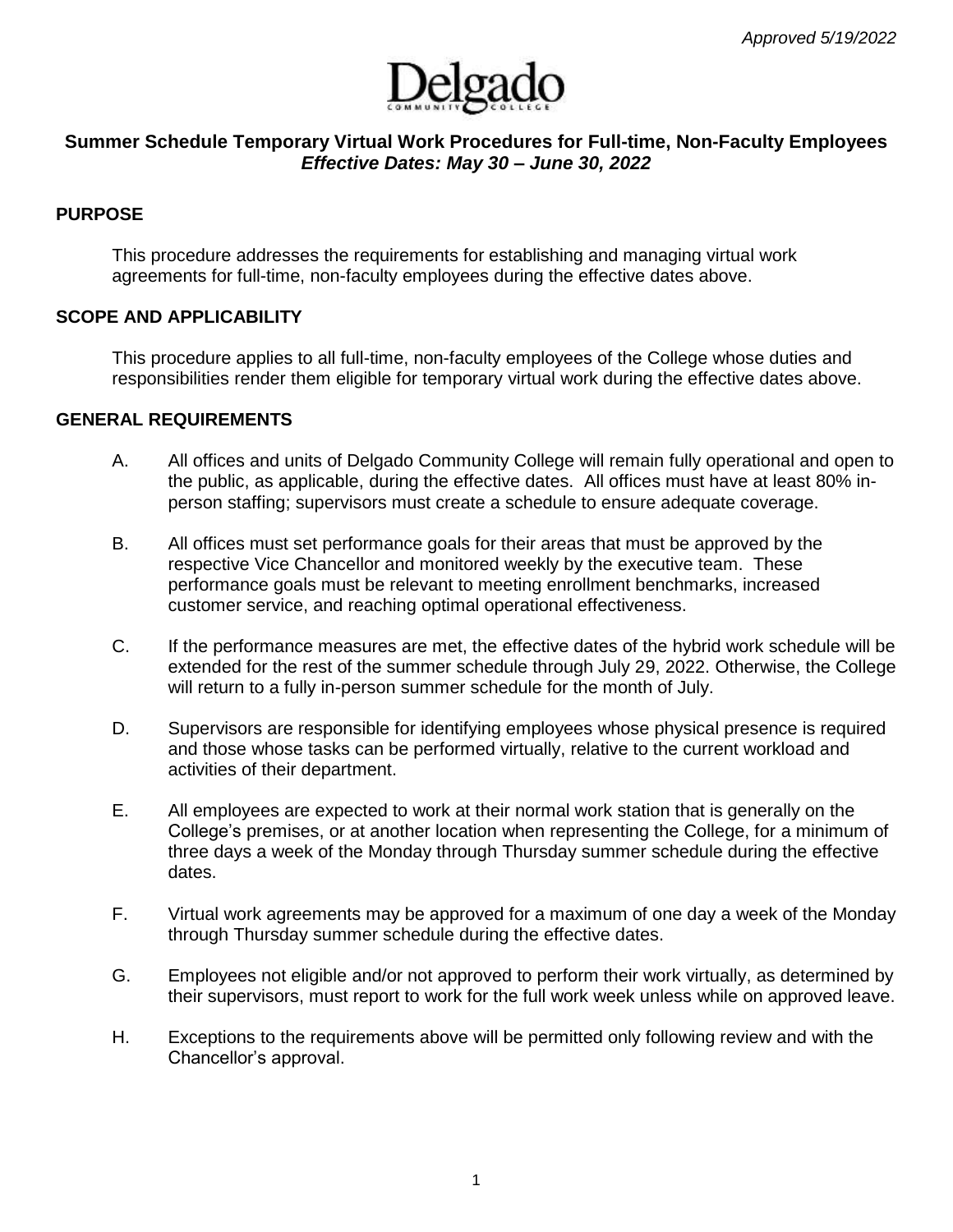- I. While working onsite, due to COVID-19, all employees must continue to comply with *all current College safety protocols,* including but not limited to:
	- Mandatory use of the Delgado Pre-Screening App or QR Codes daily to maintain clearance before arriving at their work station.
	- When applicable, following the directives and protocols set by the Office of Human Resources or the Delgado App for immediately responding to potential COVID-19 exposures or confirmed cases.
	- Staying home when sick and notify the supervisor.
	- Practicing good hygiene, including covering mouths when coughing or sneezing, using hand sanitizer stations when entering common areas, and washing hands multiple times a day.

# **VIRTUAL WORK REQUIREMENTS AND PROCEDURES**

- A. The supervisor and employee must discuss, confirm, and document on the *[Summer](http://docushare3.dcc.edu/docushare/dsweb/Get/Document-8028/)  [Schedule Temporary Work Agreement for Full-time, Non-Faculty Employees](http://docushare3.dcc.edu/docushare/dsweb/Get/Document-8028/)* which job duties can be performed virtually, while maintaining optimal productivity and without interruption to College operations.
- B. The supervisor must ensure the employee confirms they have appropriate space, equipment, phone, and Internet access to perform the above duties virtually, without creating an information security risk for the College.
- C. *At the beginning of the virtual work agreement period,* the employee **and** supervisor must certify on the *[Summer Schedule Temporary Work Agreement for Full-time, Non-](http://docushare3.dcc.edu/docushare/dsweb/Get/Document-8028/)[Faculty Employees](http://docushare3.dcc.edu/docushare/dsweb/Get/Document-8028/)* that they:
	- have thoroughly reviewed and discussed all elements of the *Summer Schedule Temporary Virtual Work Guidelines for Full-Time, Non-Faculty Employees* to ensure all requirements can be met during the agreement period;
	- have read, understand, and agree to abide by the *Summer Schedule Temporary Virtual Work Procedures for Full-Time, Non-Faculty Employees* in effect at the time of the agreement; and
	- understand that any deviation from the agreement must be approved with justification in writing by the supervisor.
- D. During the agreement period, full-time employees remain responsible for a 40-hour work week Monday through Thursday during the summer schedule, and they are responsible for 10 hours of work (or the number of regularly scheduled work hours) for each virtual work day.
- E. Employees must perform all virtual work at their official home address on file with the Office of Human Resources, and any exceptions during the agreement period must be documented and approved by the supervisor.
- F. The supervisor is responsible for providing adequate supervision and monitoring performance to ensure the employee's productivity for all work performed in accordance with the Agreement.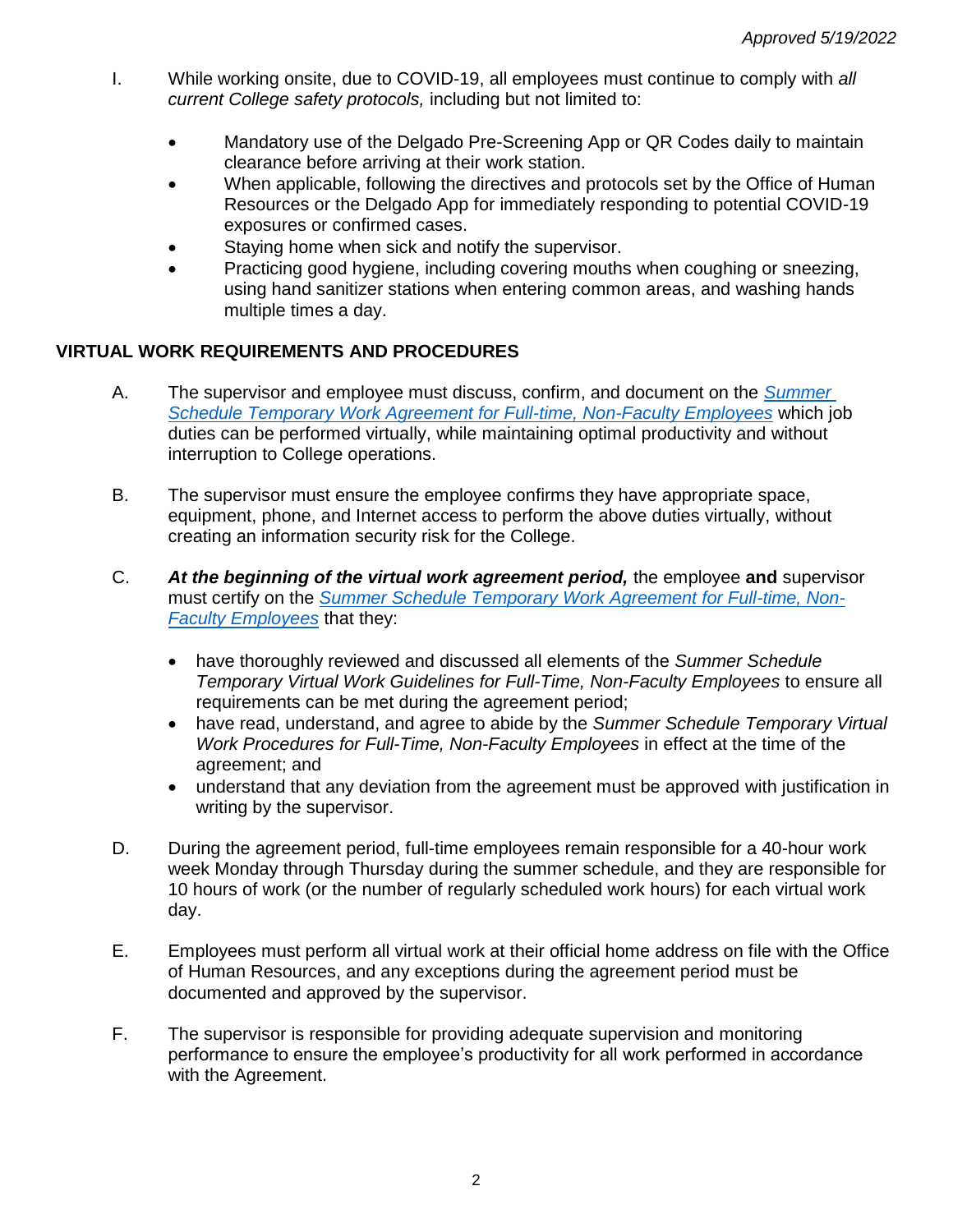## G. *Upon completion of the virtual work agreement period:*

The employee must certify on the *[Summer Schedule Temporary Work Agreement for Full](http://docushare3.dcc.edu/docushare/dsweb/Get/Document-8028/)[time, Non-Faculty Employees](http://docushare3.dcc.edu/docushare/dsweb/Get/Document-8028/)* that

- they have performed the virtual duties, as described in the agreement, in accordance with the employee's time worked as reported and approved via their biweekly web time entry/timesheet;
- they have abided by all requirements of the agreement; and
- they have met the performance goals of the department.

The supervisor must certify on the *[Summer Schedule Temporary Work Agreement for Full](http://docushare3.dcc.edu/docushare/dsweb/Get/Document-8028/)[time, Non-Faculty Employees](http://docushare3.dcc.edu/docushare/dsweb/Get/Document-8028/)* that

- they have sufficiently monitored the employee's productivity during the agreement period to determine if the employee has met performance goals set for the department;
- they have abided by all requirements of the agreement; and
- the employee has performed the job duties in accordance with their time worked as reported and approved via biweekly web time entry.

# **POLICY REFERENCE**

The Summer Schedule Temporary Virtual Work Procedure for Full-Time, Non-Faculty Employees is in accordance with the College's [AD-005 Telecommuting policy.](http://docushare3.dcc.edu/docushare/dsweb/Get/Document-7722) While the policy states an employee's normal work station is generally on the College's premises, or at another location when representing the College in accordance with the employee's job duties and position, telecommuting (virtual work) procedures may be implemented when in the best interest of the College as approved by the College Chancellor. This procedure is in effect May 30, 2022, through June 30, 2022, and may be extended through July 29, 2022, if the performance measures are met as deemed by the College Chancellor.

## *Attachments:*

- *[Summer Schedule Temporary Work Guidelines for Full-time, Non-Faculty Employees](http://docushare3.dcc.edu/docushare/dsweb/Get/Document-8030/)*
- *[Summer Schedule Temporary Work Agreement for Full-time, Non-Faculty Employees](http://docushare3.dcc.edu/docushare/dsweb/Get/Document-8028/)*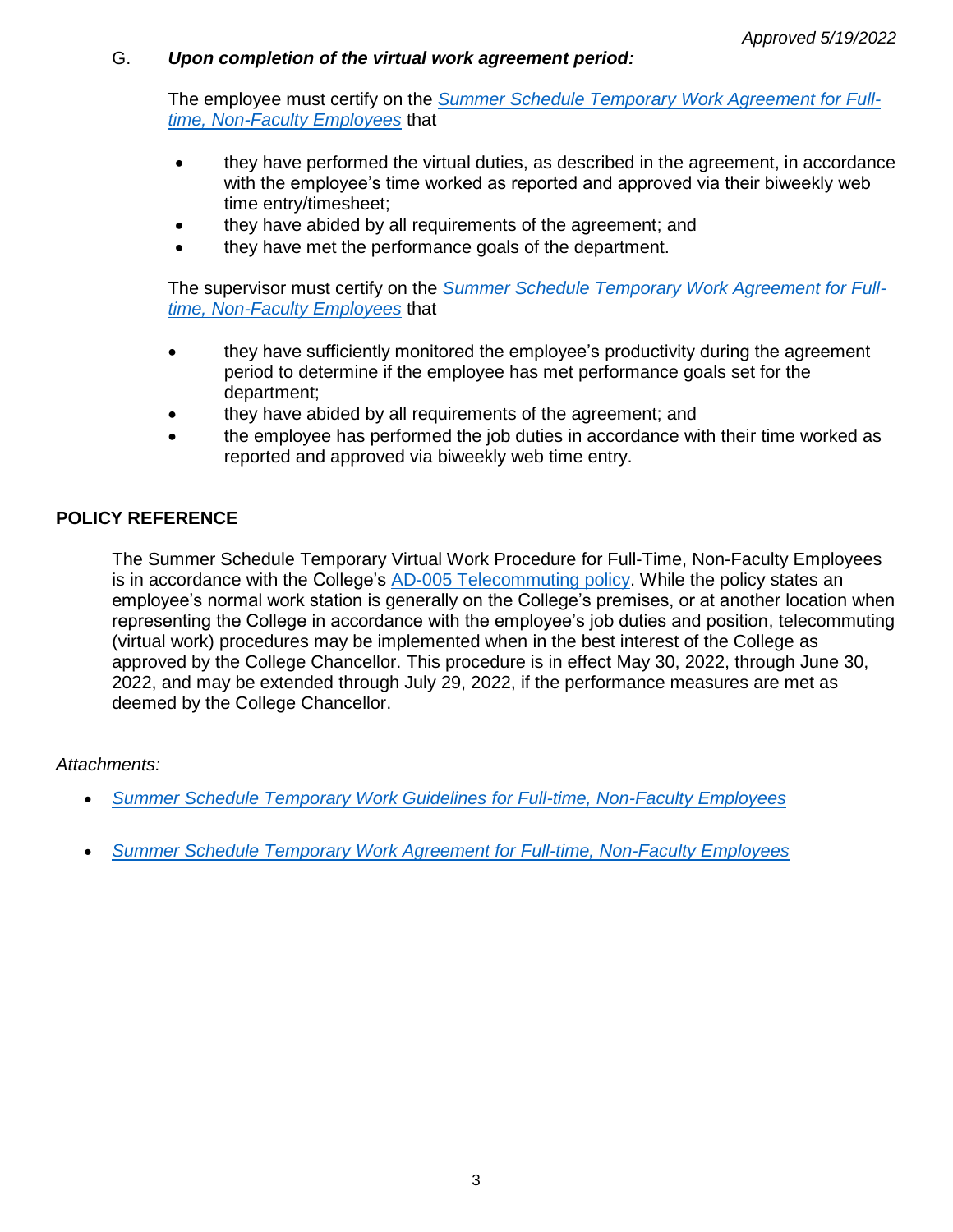

## **Summer Schedule Temporary Virtual Work** *Guidelines* **for Full-Time, Non-Faculty Employees**

**These** *Guidelines* **are designed to provide guidance for supervisors, employees, and departments** designed to help set up temporary virtual work arrangements quickly and successfully.

### 1. **What is virtual work?**

Virtual work is a work arrangement in which some, or all, of the work is performed from an off-site location. In general, regular office hours are worked and deviations from that schedule require supervisor approval. Please refer *to the [Summer Schedule Temporary Work Procedures](http://docushare3.dcc.edu/docushare/dsweb/Get/Document-8030/) for Full-time, Non-Faculty Employees.*

### 2. **Which factors should departments consider when determining if virtual work is possible?**

- a. Operational requirements
- b. Security of work data
- c. Technological capabilities and equipment necessary to perform job duties
- d. Productivity
- e. Accuracy of records reflecting time worked by employees

#### 3. **Which jobs are suited for virtual work?**

Virtual work is easiest to implement for jobs or tasks that require reading, writing, research, working with data and talking on the phone. In general, and at leadership's discretion, a job is suited to work virtually if the job or some components of it can be done off-site without disruption to the flow of work and communication.

#### 4. **Which jobs are not as well suited for virtual work?**

It is not uncommon to require employees in positions needing in-person contact/customer service or that rely upon specific equipment or supplies to work on site.

### 5. **What is most important for starting a productive virtual work arrangement?**

Clearly outlined and executed virtual work arrangements can prove beneficial to employees and supervisors alike. Supervisors should articulate clear procedures regarding check-in times and hours of availability. With proper planning, communication problems can be minimized.

### **SUPERVISOR CHECKLIST FOR SUPPORTING TEMPORARY VIRTUAL WORK**

Working virtually works best when employees and supervisors communicate clearly about expectations. The following checklist will help you establish a foundation for effective virtual working, continued productivity, and service.

#### **1. Review technology needs and resources.**

Identify technology tools employees use in their daily work and determine whether the resources will be accessible when working virtually. Also, ensure employees know how to access the appropriate technical support, should they need assistance. Confirm that employees know how to set up call forwarding and how to access their voicemail remotely.

 $\circ$  Determine which platform(s) you will use to communicate as a team, clarify expectations for online availability, test and confirm the employee has access to and proficiency with the technology tool(s) such as Zoom, Microsoft Teams and Conference calls. Your department may have additional tools or resources.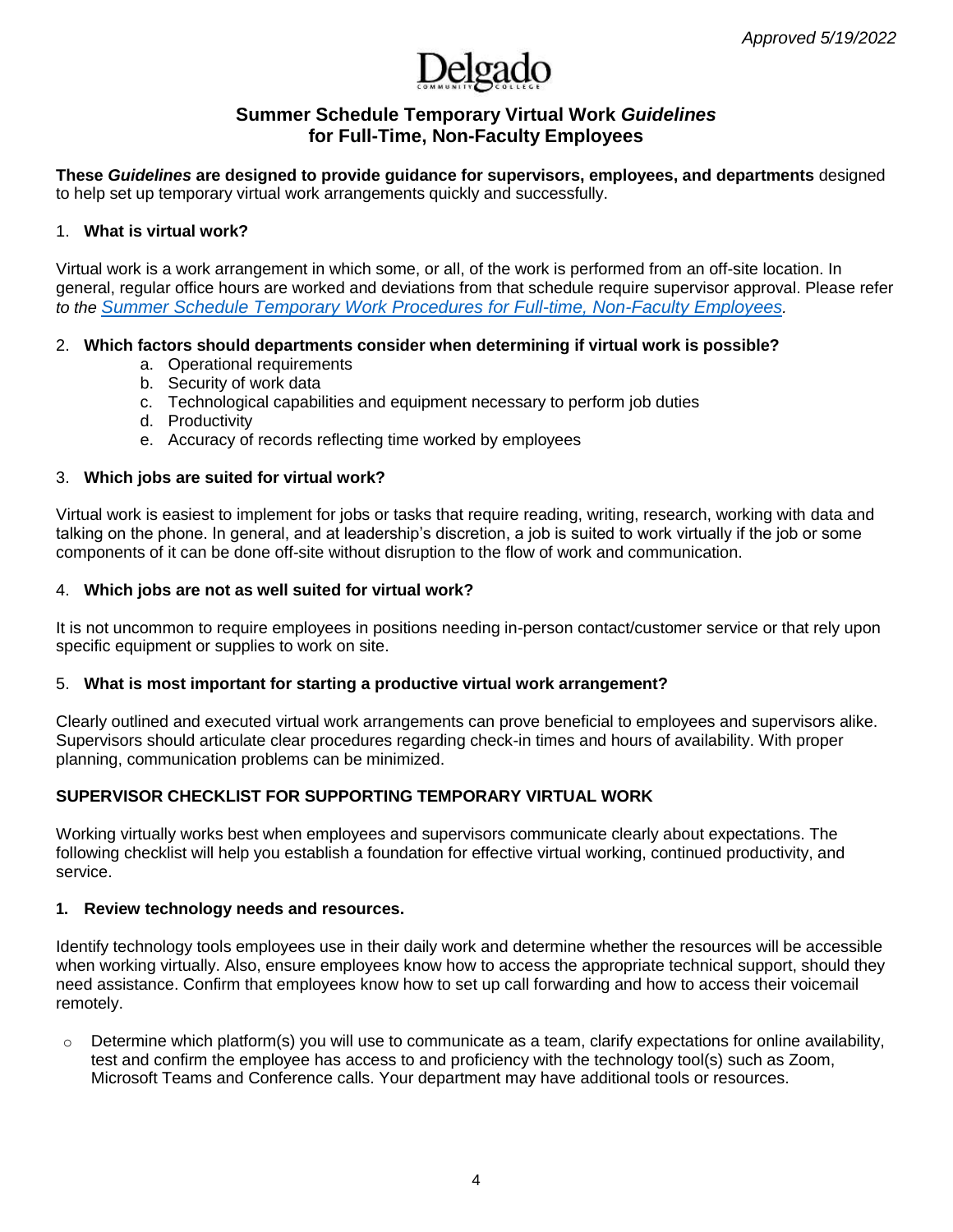## **2. Review Work schedules**

Be clear about expectations with employees maintaining their current work schedule and submitting their timesheet as normal.

## **3. Draft a work plan**

Review the questions below with employees and work through answers together.

- $\circ$  What routine responsibilities/tasks cannot be fulfilled while working virtually and how will it impact operations or other people? What are ways to reduce any identified impacts?
- o Are there cross-training opportunities to identify backup employees who can do essential work within and/or interdepartmental? Plan for employee absences.
- o What key processes have been identified for each area/or department? Will there be specific platform access necessary to fulfill these processes?
- o What routine responsibilities/tasks require regular communication and collaboration with others? Proactively contact each other to confirm how you will communicate while the employee is working virtually.
- $\circ$  Are there critical work activities that are vulnerable to the absence of a small number of key employees?
- $\circ$  Identify which teams or individuals have limited or no experience with virtual work.
- o What training will be necessary for virtual work tools and technology?
- $\circ$  Identify and agree on priorities during this time.
- $\circ$  Often times employees experience fewer interruptions while working virtually. Are there any special projects, tasks, or online training that you can suggest while working virtually?
- $\circ$  What events or meetings are scheduled during the time in which the temporary virtual working arrangement is in place? Will they be postponed or canceled, or will they take place using technology?
- $\circ$  What follow-up should occur due to postponements or cancellations? What circumstances require on-site attendance?
- $\circ$  Identify employees who may need special requirements or currently have work accommodations, and plan accordingly.
- o Provide resources or the process for technical support.

## **4. Make a communication and accountability plan**

Supervisors should communicate to employees how often they should send updates on work plan progress and what those updates should include. Supervisors should also communicate how quickly they expect the employee to respond and the best ways for the employee to contact the supervisor while working virtually. Current performance standards are expected to be maintained by employees.

- $\circ$  If you normally visit employees at their desks, you can give them a call during this period. Maintain team meetings and one-to-one check-ins, altering the schedule if needed to accommodate any alternative schedules that have been approved.
- $\circ$  Conduct regular check-ins. Your employees will be eager for connection and information during the disruption, and the structure will help to create a positive routine. Ensure you are in contact frequently enough that your employees are in sync with you and/or with one another.
- $\circ$  Prepare an emergency communication plan. Identify key contacts (with backups), chains of communications for tracking business and employee statuses.

## **5. Be Positive**

A positive attitude and a willingness to trust employees to effectively work virtually is key to making such arrangements successful and productive. Working virtually presents an opportunity for supervisors to become better managers. Instead of focusing on how many hours your employees are working, re-emphasize a focus on measuring results and reaching objectives—regardless of work arrangement. The employee's completed work product is the indicator of success, rather than direct observation. By focusing on the employee's work product, supervisors will improve their organizational abilities and their own skill in managing by objectives.